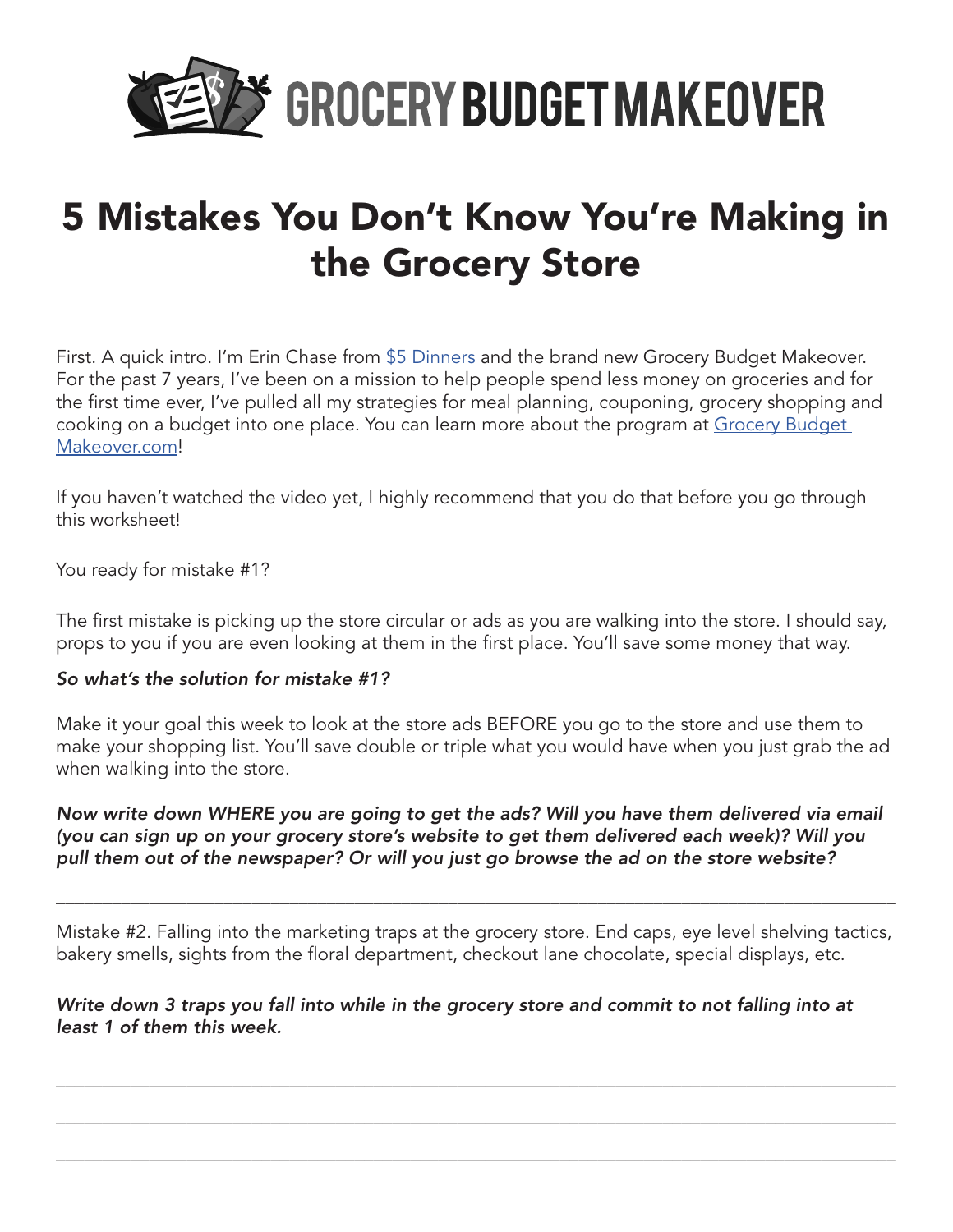

## 5 Mistakes You Don't Know You're Making in the Grocery Store

#3. Mistake #3 is shopping with the 'grab n drop' method. Or, the 'walk down the grocery aisles and just randomly grab and drop things into your cart as you move through the store, making up a shopping list and meal plan as you go' method.

### *Are you guilty of this?*

This is how I shopped before I discovered a new way that involves a solid shopping list and writing out a meal plan before heading to the store.

### *Make it your goal this week to at the very least write down a shopping list before you go to the store.*

\_\_\_\_\_\_\_\_\_\_\_\_\_\_\_\_\_\_\_\_\_\_\_\_\_\_\_\_\_\_\_\_\_\_\_\_\_\_\_\_\_\_\_\_\_\_\_\_\_\_\_\_\_\_\_\_\_\_\_\_\_\_\_\_\_\_\_\_\_\_\_\_\_\_\_\_\_\_\_\_\_\_\_\_\_\_\_\_\_\_

(Inside of the Grocery Budget Makeover, we will dig deep into shopping list writing and will work hard to train ourselves to walk into the store ready for 'battle.')

Mistake #4.

Paying full price for meats.

Please stop doing that now! Like, this week. Like, the next time you are in the store. Only buy the meats that you need when they are on sale. Get a couple of packages when your favorite cut of meat is on sale, so you don't have to pay full price in between sales.

*Write down the 5-7 types or cuts of meat that you buy most. Over the next couple of weeks, add the sale price next to the meat and get into the habit of only buying when on sale!* 

\_\_\_\_\_\_\_\_\_\_\_\_\_\_\_\_\_\_\_\_\_\_\_\_\_\_\_\_\_\_\_\_\_\_\_\_\_\_\_\_\_\_\_\_\_\_\_\_\_\_\_\_\_\_\_\_\_\_\_\_\_\_\_\_\_\_\_\_\_\_\_\_\_\_\_\_\_\_\_\_\_\_\_\_\_\_\_\_\_\_

\_\_\_\_\_\_\_\_\_\_\_\_\_\_\_\_\_\_\_\_\_\_\_\_\_\_\_\_\_\_\_\_\_\_\_\_\_\_\_\_\_\_\_\_\_\_\_\_\_\_\_\_\_\_\_\_\_\_\_\_\_\_\_\_\_\_\_\_\_\_\_\_\_\_\_\_\_\_\_\_\_\_\_\_\_\_\_\_\_\_

\_\_\_\_\_\_\_\_\_\_\_\_\_\_\_\_\_\_\_\_\_\_\_\_\_\_\_\_\_\_\_\_\_\_\_\_\_\_\_\_\_\_\_\_\_\_\_\_\_\_\_\_\_\_\_\_\_\_\_\_\_\_\_\_\_\_\_\_\_\_\_\_\_\_\_\_\_\_\_\_\_\_\_\_\_\_\_\_\_\_

\_\_\_\_\_\_\_\_\_\_\_\_\_\_\_\_\_\_\_\_\_\_\_\_\_\_\_\_\_\_\_\_\_\_\_\_\_\_\_\_\_\_\_\_\_\_\_\_\_\_\_\_\_\_\_\_\_\_\_\_\_\_\_\_\_\_\_\_\_\_\_\_\_\_\_\_\_\_\_\_\_\_\_\_\_\_\_\_\_\_

\_\_\_\_\_\_\_\_\_\_\_\_\_\_\_\_\_\_\_\_\_\_\_\_\_\_\_\_\_\_\_\_\_\_\_\_\_\_\_\_\_\_\_\_\_\_\_\_\_\_\_\_\_\_\_\_\_\_\_\_\_\_\_\_\_\_\_\_\_\_\_\_\_\_\_\_\_\_\_\_\_\_\_\_\_\_\_\_\_\_

\_\_\_\_\_\_\_\_\_\_\_\_\_\_\_\_\_\_\_\_\_\_\_\_\_\_\_\_\_\_\_\_\_\_\_\_\_\_\_\_\_\_\_\_\_\_\_\_\_\_\_\_\_\_\_\_\_\_\_\_\_\_\_\_\_\_\_\_\_\_\_\_\_\_\_\_\_\_\_\_\_\_\_\_\_\_\_\_\_\_